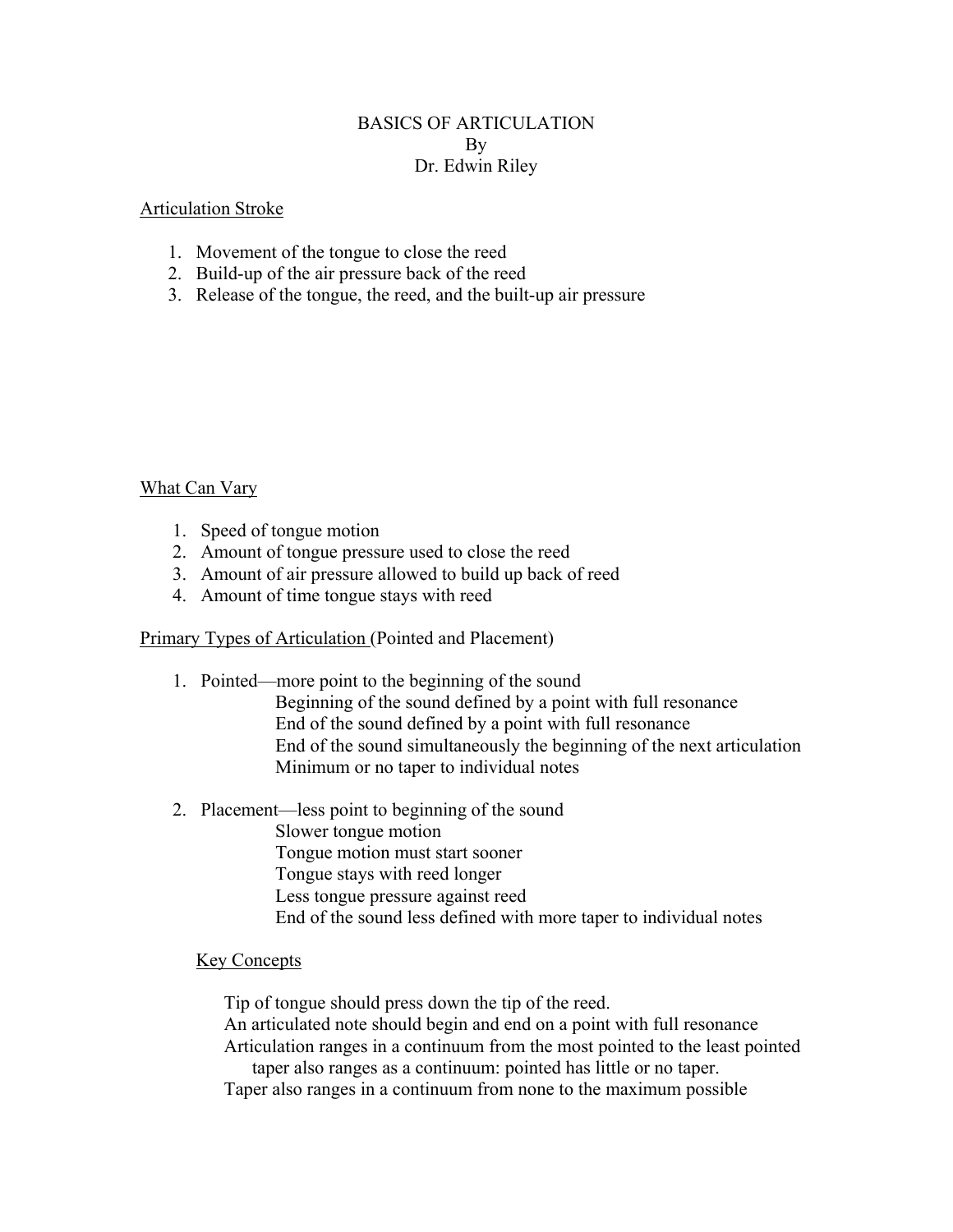## Additional Types of Articulation

- 1. Bounce Stroke—like the pizzicato stroke on the violin End of sound tapered with air to create a bouncing effect I.e. last movement of Mozart Clarinet Concerto—beginning motive
- 2. Double Stroke

 Begins like pointed articulation Then tongue bounces quickly on the built up air pressure Tongue pressure and air pressure must be balanced

Exercises:

Key Concepts:

 Sound can begin with either the tongue or the air Sound can end with either the tongue or the air Most of the time sound is begun with the tongue The sound is ended with either the tongue or the air

# Staccato Length

- 1. Staccato length determined by the length of space in between articulated notes
- 2. Tongue Pressure used to close the reed can be varied from just enough to press the reed closed to maximum tongue pressure used for articulation.
- 3. Air pressure allowed to build up back of the tongue can be varied from just enough to produce a barely audible point to the articulation to enough to produce an extremely pointed articulation.

# Key Concepts (Advanced)

In most cases in articulation, tongue pressure and air pressure build-up back of the tongue are coordinated: the least amount of tongue pressure and air pressure build-up produce the least amount of articulation space between notes.